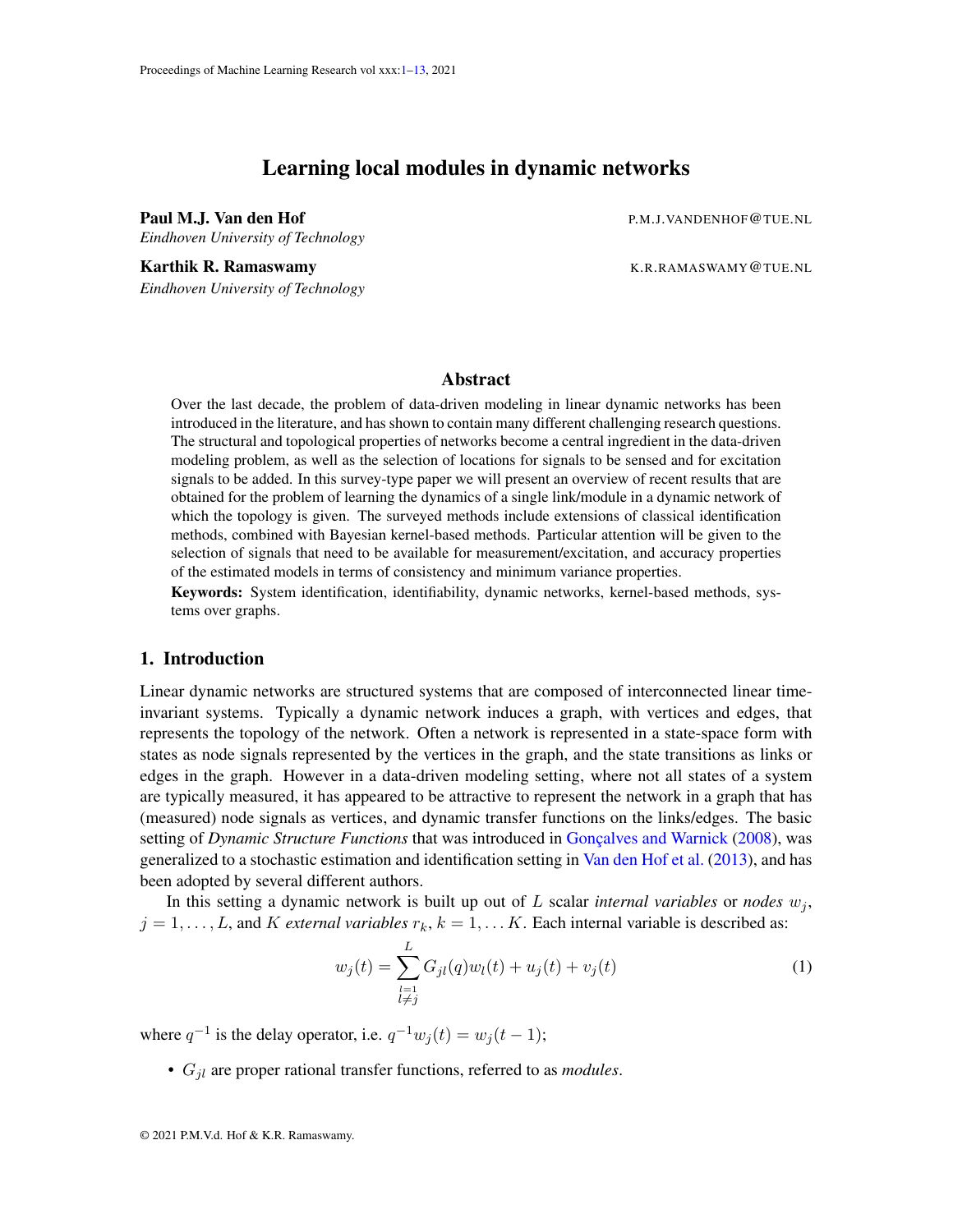- $u_j$  is an input signal,  $u_j(t) = \sum_{k=1}^{K} R_{jk}(q) r_k(t)$  with  $r_k$  *external variables* that can directly be manipulated by the user.
- $v_j$  is *process noise*, where the vector process  $v = [v_1 \cdots v_L]^T$  is modelled as a stationary stochastic process with rational spectral density  $\Phi_v(\omega)$ , such that there exists a white noise process  $e := [e_1 \cdots e_L]^T$ , with covariance matrix  $\Lambda > 0$  such that  $v(t) = H(q)e(t)$ , where  $H \in \mathbb{R}^{L \times p}(q)$  is stable, monic and minimum-phase.

When combining the  $L$  node signals we arrive at the full network expression

$$
\begin{bmatrix} w_1 \\ w_2 \\ \vdots \\ w_L \end{bmatrix} = \begin{bmatrix} 0 & G_{12} & \cdots & G_{1L} \\ G_{21} & 0 & \ddots & \vdots \\ \vdots & \ddots & \ddots & G_{L-1} \\ G_{L1} & \cdots & G_{L} & \cdots & G_{L-1} \end{bmatrix} \begin{bmatrix} w_1 \\ w_2 \\ \vdots \\ w_L \end{bmatrix} + R \begin{bmatrix} r_1 \\ r_2 \\ \vdots \\ r_K \end{bmatrix} + H \begin{bmatrix} e_1 \\ e_2 \\ \vdots \\ e_p \end{bmatrix}
$$

which results in the matrix equation:

<span id="page-1-0"></span>
$$
w = G(q)w + R(q)r + H(q)e,
$$
\n(2)

where by construction the matrix  $G$  is hollow, i.e. it has diagonal entries 0, while it encodes the topology of the network, i.e.  $G_{j\ell}(q) \neq 0$  if and only if there is a connection from node  $w_{\ell}$  to node  $w_i$  in the network.

The single module identification problem to be considered is the problem of identifying one particular module  $G_{ji}(q)$  on the basis of measured time-series of a subset of variables in w, and possibly  $r$ , for the situation that the network topology is known. This is illustrated in the network depicted in Figure [1.](#page-2-0)

It may be clear that simply measuring the input and output of the target module and estimating a model on the basis of these signals, will generally not lead to accurate results, because of the signal correlations that are induced by the remaining part of the network. For example, in the situation of Figure [1,](#page-2-0) with  $G_{21}$  being the target module for estimation, estimating the dynamics on the basis of input  $w_1$  and output  $w_2$  only will provide an estimated model that includes the dynamics of the "parallel path"  $G_{31}G_{43}G_{42}$ .

#### Non-uniqueness

The network representation [\(2\)](#page-1-0) will in general be non-unique. E.g. for the situation  $R(q) = 0$ , the dynamic properties of the network are reflected by the spectral density  $\Phi_w(\omega)$ , while this spectrum can be generated by different combinations of  $G$ ,  $H$  and  $\Lambda$ . In this situation uniqueness is achieved e.g. if the noise model H is restricted to be diagonal [\(Bottegal et al.](#page-10-0) [\(2018\)](#page-10-0)). However, in situations that the network and its topology result from structured first principle modelling, it is still relevant to consider situations of non-diagonal  $H$ , as disturbances in different locations of the network can very well be correlated. For the general case of  $R(q) \neq 0$ , the freedom of transforming the network to equivalent representations is analyzed in [Weerts et al.](#page-12-1) [\(2020\)](#page-12-1).

### 2. Main approaches

We can distinguish several different approaches for addressing the single module identification problem, where the target module is indicated by  $G_{ji}$ .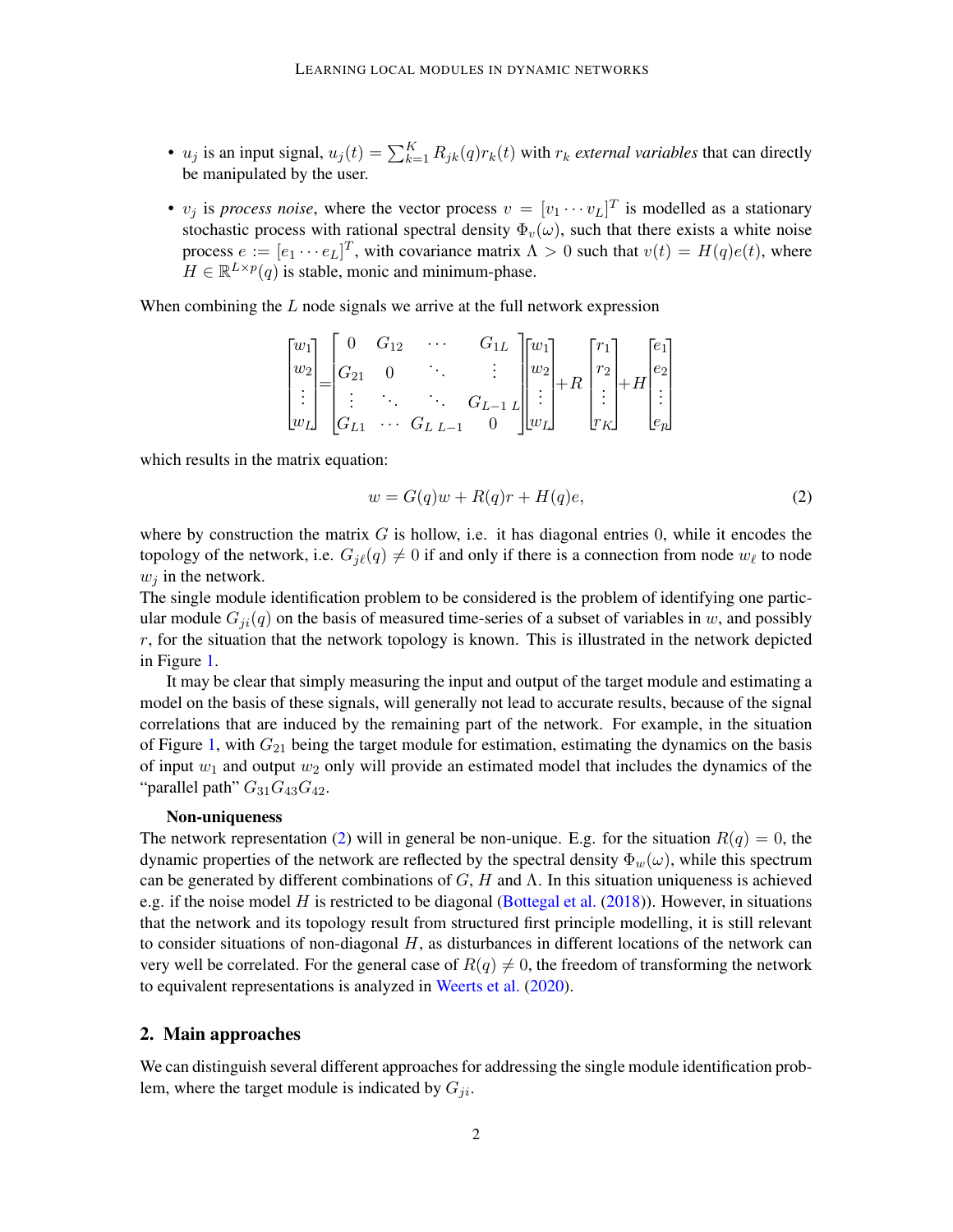

<span id="page-2-0"></span>Figure 1: Example network with the green module  $G_{21}$  being the target module for identification [\(Ramaswamy and Van den Hof](#page-11-2) [\(2021\)](#page-11-2)).

1. An *indirect method*, that is based on selecting a particular set of predictor input signals  $r_k$ ,  $k \in \mathcal{D}$ , and a set of predicted outputs  $w_{\ell}, \ell \in \mathcal{Y}$ , that are used in a predictor model, leading to

<span id="page-2-2"></span>
$$
\varepsilon(t,\theta) = w_{\mathcal{Y}}(t) - \bar{T}(q,\theta)r_{\mathcal{D}}(t). \tag{3}
$$

The matrix  $\overline{T}$  refers to a submatrix of the network transfer matrix  $T := (I - G)^{-1}R$ , which maps external signals  $r$  into internal node signals  $w$ . In order to extract the dynamics of a particular module  $G_{ji}$  from an estimated  $\overline{T}$ , a postprocessing step is necessary. Consistency of the target module estimate is the typical objective. Different variations of indirect methods exist, including two-stage and instrumental variable (IV) methods.

2. A *direct method*, that is based on selecting a particular set of predictor input signals  $w_k$ ,  $k \in \mathcal{D}$ , and a set of predicted output signals  $w_{\ell}, \ell \in \mathcal{Y}$ , with  $i \in \mathcal{D}, j \in \mathcal{Y}$ , and estimating a dynamic model based on a prediction error:

<span id="page-2-1"></span>
$$
\varepsilon(t,\theta) = \bar{H}(q,\theta)^{-1}[w_{\mathcal{Y}}(t) - \bar{G}(q,\theta)w_{\mathcal{D}}(t) - \bar{R}r_{\mathcal{P}}(t)],\tag{4}
$$

where  $\bar{G}(q, \theta)$  and  $\bar{H}(q, \theta)$  are parametrized transfer function matrices,  $\bar{R}$  is a constant selection matrix, and  $r_p$  a subset of excitation signals r. The target module is then embedded in the model  $\bar{G}(q, \theta)$ , and the objective is to estimate the target module consistently and possibly with minimum variance.

3. Recently a generalization of the direct and indirect method was introduced based on a predictor model with prediction error

<span id="page-2-3"></span>
$$
\varepsilon(t,\theta)\!=\!\bar H(q,\theta)^{-1}[w_{\!\scriptscriptstyle\mathcal{Y}}(t)\!-\!\bar G(q,\theta)w_{\!\scriptscriptstyle D_w}(t)\!-\!\bar T(q,\theta)r_{\!\scriptscriptstyle D_r}(t)],
$$

and where the target module estimate is obtained after post-processing the estimated  $\bar{G}$  and  $\overline{T}$ . This method allows for more flexibility in selecting the node signals to be measured for identification, see [Ramaswamy et al.](#page-11-3) [\(2019\)](#page-11-3).

In all of the three approaches, models can be estimated by minimizing a scalar cost function over  $\theta$ , as e.g., the quadratic cost function

$$
\hat{\theta}_N := \arg\min_{\theta} \frac{1}{N} \sum_{t=1}^N \varepsilon^T(t, \theta) P \varepsilon(t, \theta)
$$
\n(5)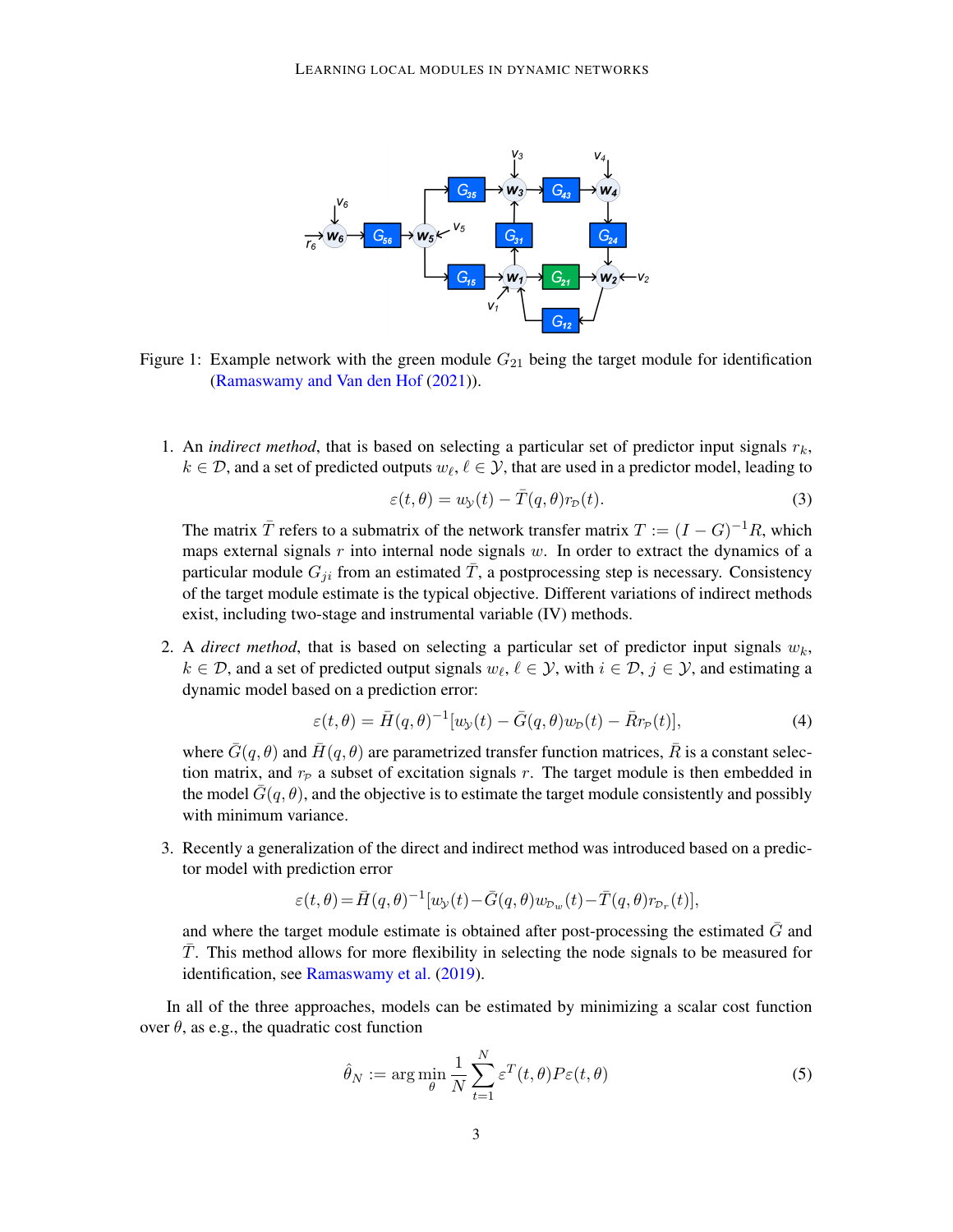with  $P$  a positive definite weighting function. Specific estimation algorithms are further addressed in Section [5.](#page-9-0)

Besides the above methods, which are based on selecting an appropriate predictor model, there are alternative methods including non-parametric approaches, where relations between particularly estimated spectral densities of internal signals are used as a basis for module estimation, see [Mat](#page-11-4)[erassi and Salapaka](#page-11-4) [\(2015,](#page-11-4) [2020\)](#page-11-5). Recently also a subspace method has been presented that can handle non-measured interacting signals between the modules, see [Yu and Verhaegen](#page-12-2) [\(2018\)](#page-12-2). In this paper we will focus on the prediction error approaches listed above.

In order to arrive at accurate, consistent (and possibly minimum variance) estimates of our target module, there are two prime requirements for the estimation setup:

- 1. An appropriate *predictor model* needs to be chosen. This choice of predictor model includes a selection of node signals to be included as measured signals, and to select inputs and outputs in the predictor model. The predictor model determines where sensors should be available in the network. The predictor model needs to satisfy particular properties in order to guarantee that the target module indeed can be estimated and no uncontrolled bias occurs in the estimated model.
- 2. The measured data that is taken from the network needs to satisfy condition of *data-informativity*, in other words it needs to be sufficiently rich in order to provide accurate estimates.

The three identification approaches listed above are distinguished by the choice of predictor model. Whereas indirect methods use predictor models having only external excitation signals  $r$ as predictor input, the direct method uses node signals  $w$  as predictor input, and the generalized method combines both. Different choices of predictor models will lead to different conditions for data-informativity. The direct method [\(4\)](#page-2-1) has node signals  $w<sub>D</sub>$  as predictor inputs, and therefore utilizes both external signals  $r$  and  $e$  for creating data-informativity. On the other hand, indirect methods rely on external excitation signals  $r$  only for data informativity, and therefore will typically require more "expensive" external excitations. The direct method provides asymptotically efficient estimates (i.e. consistency and minimum variance for the identification setup) at the cost of the need to include noise models  $H(q, \theta)$ . The indirect method and its variations provides consistent estimates but not with minimum variance. When the node signals are measured with sensor noise (errors-in-variables (EIV) situation), the direct method becomes biased and the indirect method provides consistent estimates of the target module.

#### 3. Indirect method

#### <span id="page-3-0"></span>3.1. General approach

The network model [\(2\)](#page-1-0) can be rewritten as  $w = Tr + \bar{v}$  where  $\bar{v} = (I - G)^{-1}He$ . A consistent estimate  $\hat{T}(q)$  of  $T(q)$  can be obtained using open loop MIMO identification method as in [\(3\)](#page-2-2). On the basis of  $T(q)$ , a consistent estimate G of G can be obtained by solving  $(I - G)T(q) = R$ . By identifiying only a submatrix of  $T$  and solving only a subset of the above equations, a target module embedded in the dynamic network can be identified, see [Gevers et al.](#page-11-6) [\(2018\)](#page-11-6); [Hendrickx](#page-11-7) [et al.](#page-11-7) [\(2019\)](#page-11-7); [Bazanella et al.](#page-10-1) [\(2019\)](#page-10-1).

This latter situation leads to a predictor model setup as depicted in Figure [2.](#page-4-0) The output  $w<sub>y</sub>$  of the predictor model is selected to be composed of  $w_i$  and all node signals  $w_N$  that are in-neighbours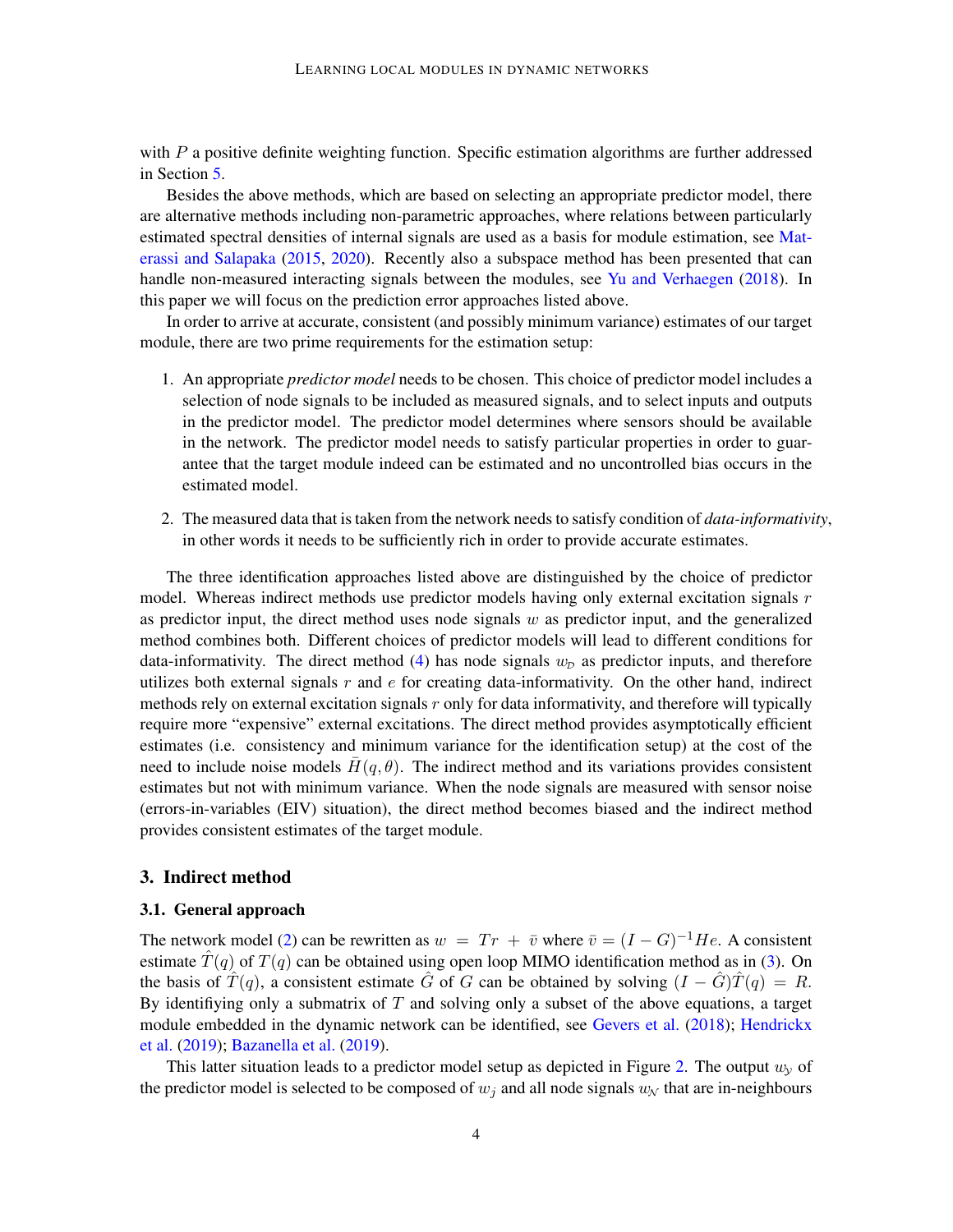

<span id="page-4-0"></span>Figure 2: Predictor model for the indirect method.

of  $w_j$ , i.e.  $\mathcal{N} = \mathcal{N}_j^-$ . Using the predictor model

$$
\varepsilon(t,\theta) = \bar{H}(q,\theta)^{-1} \left[ w_{\mathcal{Y}}(t) - \bar{T}(q,\theta)r_{\mathcal{D}} \right]
$$

where  $\bar{T}$  is decomposed as

$$
\bar{T} = \begin{bmatrix} \bar{T}_{jrp} \\ \bar{T}_{\mathcal{N}r_{\mathcal{D}}} \end{bmatrix} . \tag{6}
$$

If a consistent estimate  $\hat{T}$  of  $\bar{T}$  is made, then a consistent estimate of  $G_{j\!N}^0$  is obtained according to

<span id="page-4-1"></span>
$$
\hat{G}_{j\mathcal{N}} = \hat{T}_{jrp} \hat{T}_{\mathcal{N}rp}^{\dagger} \tag{7}
$$

where  $\hat{T}^{\dagger}_{N_{\text{PD}}}$  is the right inverse of  $\hat{T}_{N_{\text{PD}}}$ .

The fact that the right inverse of  $\hat{T}_{\mathcal{N}\mathit{r_D}}$  needs to exist, requires the presence of a sufficient number of external excitation signals r in the network, i.e.  $dim(r_D) \geq dim(w_N)$ . So we need at least as many external excitation signals  $r$  to be present as there are in-neighbours of  $w_j$ .

#### 3.2. Reducing the number of node signals

In general it is not necessary to use the full set of in-neighbours  $w_N$  with  $\mathcal{N} = \mathcal{N}_j^-$  in the output  $w_\mathcal{Y}$ . It is sufficient to select a subset  $w_N$  that satisfies the property that upon removal *(immersion)* of the remaining unmeasured nodes from the network, while keeping the remaining node signals invariant, the target module remains invariant too. This is achieved if the *parallel path and loop condition* is satisfied [\(Dankers et al.](#page-10-2) [\(2016\)](#page-10-2)):

<span id="page-4-2"></span>Condition 1 (Parallel path and loop condition) *In the graph of the network model, every path from*  $(w_i, w_j)$  *to*  $w_j$  with length  $\geq 2$  passes through a node that is included in the predictor model.

With the parallel path and loop condition satisfied, we can perform the identification steps as presented in Section [3.1,](#page-3-0) with a subset of the in-neighbour nodes of  $w_j$ , i.e.,  $w_\mathcal{N}$  with  $\mathcal{N} \subset \mathcal{N}_j^-$ . At the same time, this reduces the required number of excitation signals present in the network, so as to guarantee the existence of the right inverse of  $\hat{T}_{Nr_D}$  in [\(7\)](#page-4-1).

In [Shi et al.](#page-11-8) [\(2020\)](#page-11-8) the above situation has been generalized and the handling of Condition [1](#page-4-2) has been reformulated in terms of finding a *disconnecting set* between node signals  $w_i$  and  $\mathcal{N}_j^-$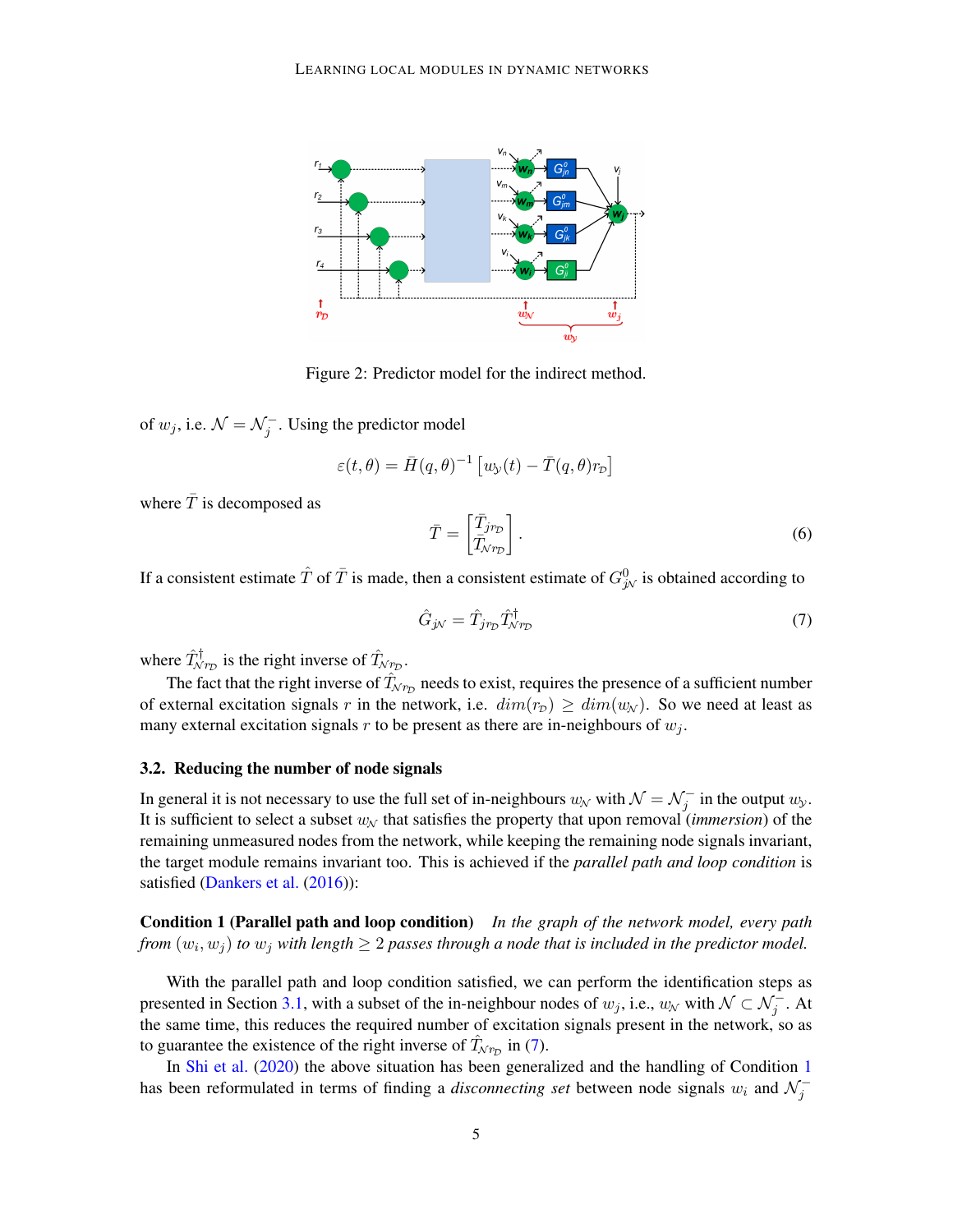

<span id="page-5-0"></span>Figure 3: Node signal selection through disconnecting set.

while excluding node signals that are input to modules of which the dynamics is known a priori. This situation is depicted in Figure [3.](#page-5-0) In this Figure the red module  $G_{jn}$  is a module of which the dynamics is a priori known, and the set of nodes in  $w_{\mathcal{N}\setminus\{i\}}$  is a (minimum) disconnecting set between the nodes  $w_i$  and  $\{w_k \cdots w_m\}$ . With  $r_{\mathcal{D}} = (r_1, r_u^T)^T$  and  $dim(r_u) = dim(w_{\mathcal{N}\setminus\{i\}})$ , a consistent estimate of  $G_{ji}^0$  can then be obtained according to

$$
\hat{G}_{ji} = \hat{T}_{jrp} \hat{T}_{Nrp}^{\dagger} \pi_i \tag{8}
$$

with  $\pi_i$  the  $i-th$  unit vector. Excitation requirements on  $r_\mathcal{D}$  can now again be formulated in terms of the existence of the right inverse of  $\hat{T}_{Nr_D}$ , implying that  $dim(r_D) \geq dim(w_N)$ . The r-signals can be added to the nodes in  $w_N$  directly, or can also be added elsewhere in the network, as in Figure [2.](#page-4-0) If  $\mathcal{N}\backslash\{i\}$  is a *minimum disconnecting set* then automatically the number of required external excitation signals is minimized, thus providing the "cheapest" possible experimental setup. Note that the node signals that need to be available for estimating the dynamics of  $G_{ji}^0$  now become:  $w_j, w_\mathcal{N}$  and  $w_n$ . The in-neighbours  $\{w_k, \dots w_m\}$  are not necessarily included now. A further generalization of the signal selection problem can be achieved by replacing the parallel path and loop condition by a result from network abstractions [\(Weerts et al.](#page-12-1) [\(2020\)](#page-12-1)), allowing in stead of measuring nodes in the parallel paths and loops, measuring particular descendants of those nodes.

The considerations above show the results for the choice of an appropriate *predictor model*. For the indirect method the requirements for *data-informativity* are rather straighforward: a sufficient condition for data-informativity is that  $\Phi_r(\omega) > 0$  for almost all  $\omega$ , with  $\Phi_r(\omega)$  the spectral density of r, see [Van den Hof and Ramaswamy](#page-11-9) [\(2020\)](#page-11-9).

The indirect method has been studied in different settings. The above reasoning follows from the starting point of *full measurement*, i.e. all node signals are assumed available for measurement, although in the final result only a subset of node signals needs to be measured. In a dual setting of *full excitation*, i.e., having excitation signals on all node signals, it has been analyzed which node signals to measure for consistent identification of the target module, see [Bazanella et al.](#page-10-3) [\(2017\)](#page-10-3); [Hendrickx et al.](#page-11-7) [\(2019\)](#page-11-7). This situation is further relaxed in [Bazanella et al.](#page-10-1) [\(2019\)](#page-10-1).

Related indirect methods, such as the *two-stage method* and the *Instrumental Variable* (IV) method have been presented in [Van den Hof et al.](#page-11-1) [\(2013\)](#page-11-1) and [Dankers et al.](#page-10-4) [\(2015\)](#page-10-4) respectively. A semi-parametric approach has been introduced in [Galrinho et al.](#page-10-5) [\(2017\)](#page-10-5) where a parametric model of the target module is consistently identified using a multi-step approach, while avoiding non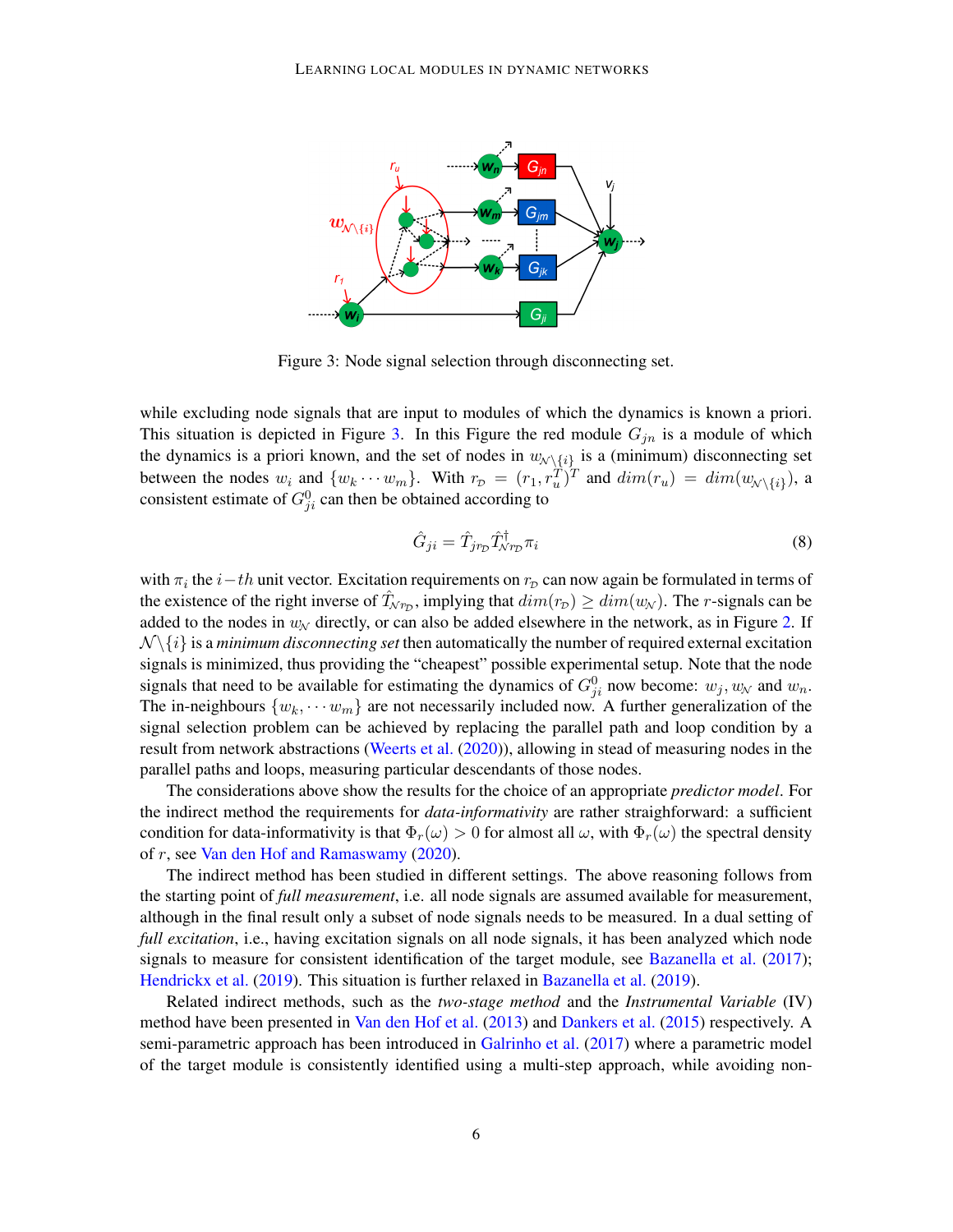convex optimization. All the indirect methods can handle an EIV setting as well as networks with correlated process noise.

### 4. Direct method

### 4.1. General setup

In the situation that it is known that the process disturbances are uncorrelated, i.e.  $\Phi_v$  is diagonal, the direct identification method can typically be reduced to a MISO problem, where [\(4\)](#page-2-1) reduces to

$$
\varepsilon(t,\theta) = \bar{H}(q,\theta)^{-1} \left[ w_j(t) - \bar{G}(q,\theta)w_p(t) - \bar{R}r_p(t) \right]
$$
\n(9)

where  $w_D$  is a vector signal, and  $w_y = w_j$  is scalar. The simplest situation is when all w-in-neighbors of  $w_j$  (denoted by  $w_{\mathcal{N}_j^-}$ ) are included, i.e.  $w_{\mathcal{D}} = w_{\mathcal{N}_j^-}$ .

The target module can then directly be parametrized and estimated as part of a MISO model, see [Van den Hof et al.](#page-11-1) [\(2013\)](#page-11-1). For consistency, conditions on informativity of the data have to be satisfied, implying that sufficient excitation should be present in the predictor inputs. A typical, but conservative, condition is that  $\Phi_{w_m}(\omega)$  is positive definite for a sufficient number of frequencies where  $w_m$  is the vector of stacked predicted output and predictor input signals. For a particular situation of limited order models a less conservative condition is formulated in [Gevers and Bazanella](#page-10-6) [\(2015\)](#page-10-6). Excitation signals  $r$  are not explicitly included in the predictor model, but they play an obvious role in the realization of the data-informativity conditions. Note that besides the external excitation signals r, also the disturbance signals  $e$  (and their filtered versions v) can contribute to a sufficient excitation of the predictor input signals. This is schematically depicted in Figure [4.](#page-6-0)



<span id="page-6-0"></span>Figure 4: Predictor model for direct method.

Like in the situation of the indirect method, the number of node signals that needs to be included in  $w<sub>D</sub>$  can be further reduced by satisfying the parallel path and loop condition, or similarly, by constructing a (minimum) disconnecting set between the nodes i and  $\mathcal{D}\setminus\{i\}$ . However one of the possible consequences of removing an w-in-neighbour of  $w_j$  from  $w_p$  is that in the immersed network, in which the considered node is removed, the disturbance signals that are acting on  $w_i$ and those acting on  $w<sub>p</sub>$  can get correlated. The same situation occurs if in the original network the disturbance signals v are correlated, i.e., the spectral density  $\Phi_v(\omega)$  is non-diagonal. In those situations we have to deal with the presence of confounding variables as discussed next.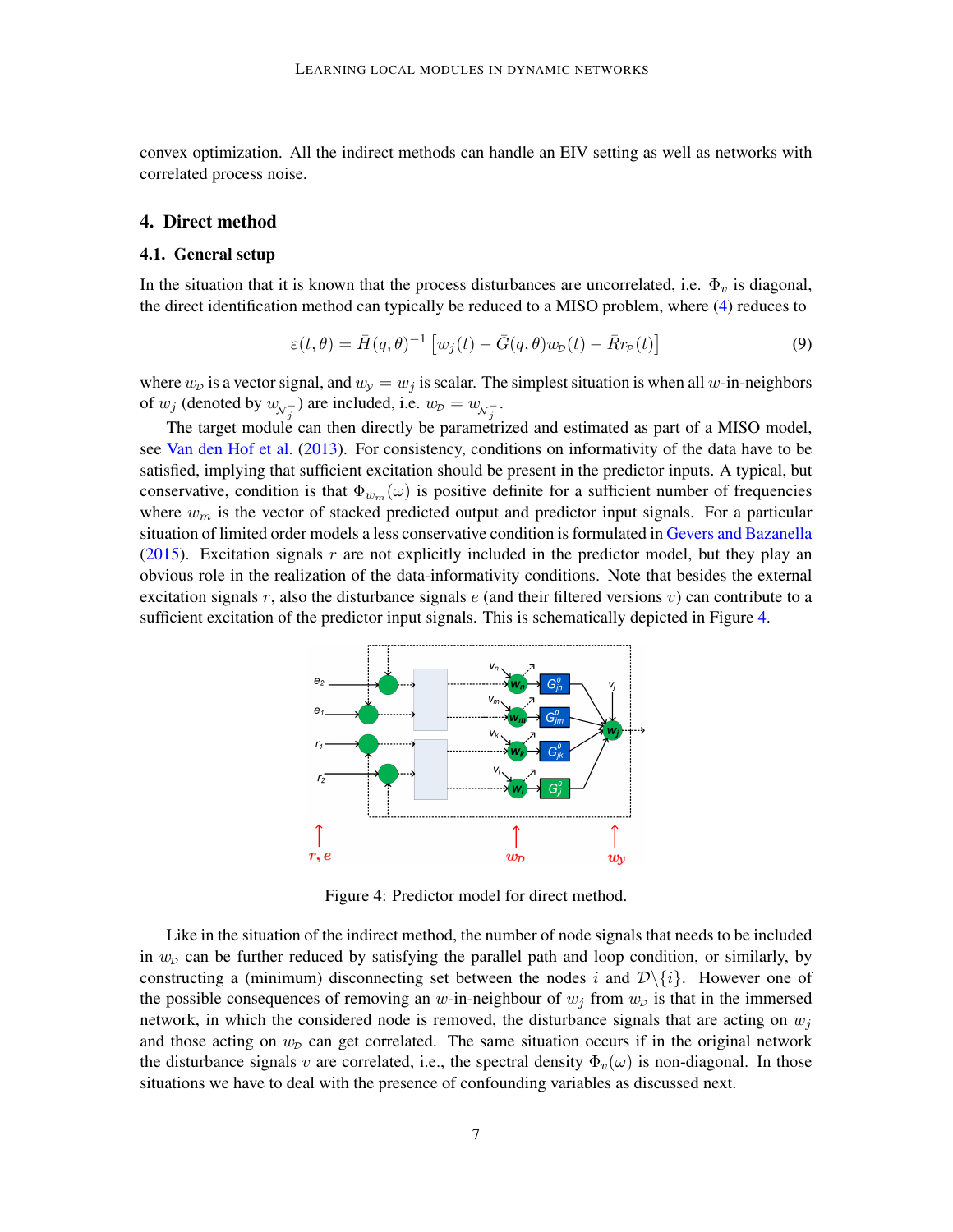#### 4.2. Handling confounding variables in the direct method

In one of the following situations

- a.  $\Phi_v(\omega)$  is non-diagonal such that  $v_j$  and  $v_k, k \in \mathcal{D}$  are correlated, or
- b. Some in-neighbours of  $w_j$  are not included in  $w_p$ , after immersion,

correlations between inputs and output in the predictor model are possibly introduced, that are referred to as confounding variables.

Definition 1 (Confounding variable) *A confounding variable is an unmeasured variable that affects both the input and output of an estimation problem.*

When not properly accounted for, confounding variables typically destroy the consistency properties of the direct method for estimating  $G_{ji}^0$ , as they introduce correlation between the measured node signals  $w_i$  and  $w_j$  that is not induced by the module dynamics  $G_{ji}^0$ . Phrased in identificationterms, confounding variables are correlated disturbances. We distinguish two types of confounding variables, depending on their origin of appearance. Next to the *indirect confounding variables* that can occur due to non-measured input signals, we distinguish *direct confounding variables* that appear as a result of disturbance correlations in  $\Phi_v$ . There are different solutions for mitigating the effect of confounding variables that affect the construction of the predictor model.

- (a) Direct confounding variables can only be handled by including the predictor input node with a disturbance that correlates with the output, in the predictor output too. In this way the correlated disturbance between the two node signals can be modelled through a multivariate noise model  $H$ ;
- (b). Indirect confounding variables can be handled by either following the previous strategy (a), or by adding a measured node signal to  $w<sub>p</sub>$  that blocks the path from the confounding variable to the input signal.

Handling confounding variables by adding predictor inputs has been addressed in [Dankers et al.](#page-10-2) [\(2016,](#page-10-2) [2017\)](#page-10-7), while the solution through increasing the number of predicted outputs has been introduced in [Ramaswamy and Van den Hof](#page-11-2) [\(2021\)](#page-11-2). The handling of confounding variables is illustrated in the following example.

<span id="page-7-0"></span>**Example 1** Consider the network as sketched in Figure [5](#page-8-0) (left) where node signal  $w_7$  is unmeasured, node signals  $w_1, w_2, w_3, w_6$  are measured, and the target is to estimate module  $G_{21}^0$ . Becasue *of the path from node*  $w_7$  *to both input*  $w_1$  *and output*  $w_2$ *, the unmeasured node signal*  $w_7$  *acts as an indirect confounding variable for the estimation problem*  $(w_1, w_3, w_6) \rightarrow w_2$ *. The effect of this (indirect) confounding variable can be mitigated in two different ways. If the path from*  $w_7$  *to*  $w_1$  *can be "blocked" by an additional node signal that can be measured, like node*  $w_4$  *in Figure* [5](#page-8-0) (*right*), *then*  $w_4$  *is included as predictor input, leading to the predictor model*  $(w_1, w_3, w_4, w_6) \rightarrow w_2$ *. Alternatively node*  $w_1$  *can be added to the output, where the correlated disturbances are modelled through a*  $2 \times 2$  *noise model in the predictor model*  $(w_1, w_3, w_6) \rightarrow (w_1, w_2)$ *.* 

The construction of an appropriate predictor model can now be performed according to the following steps: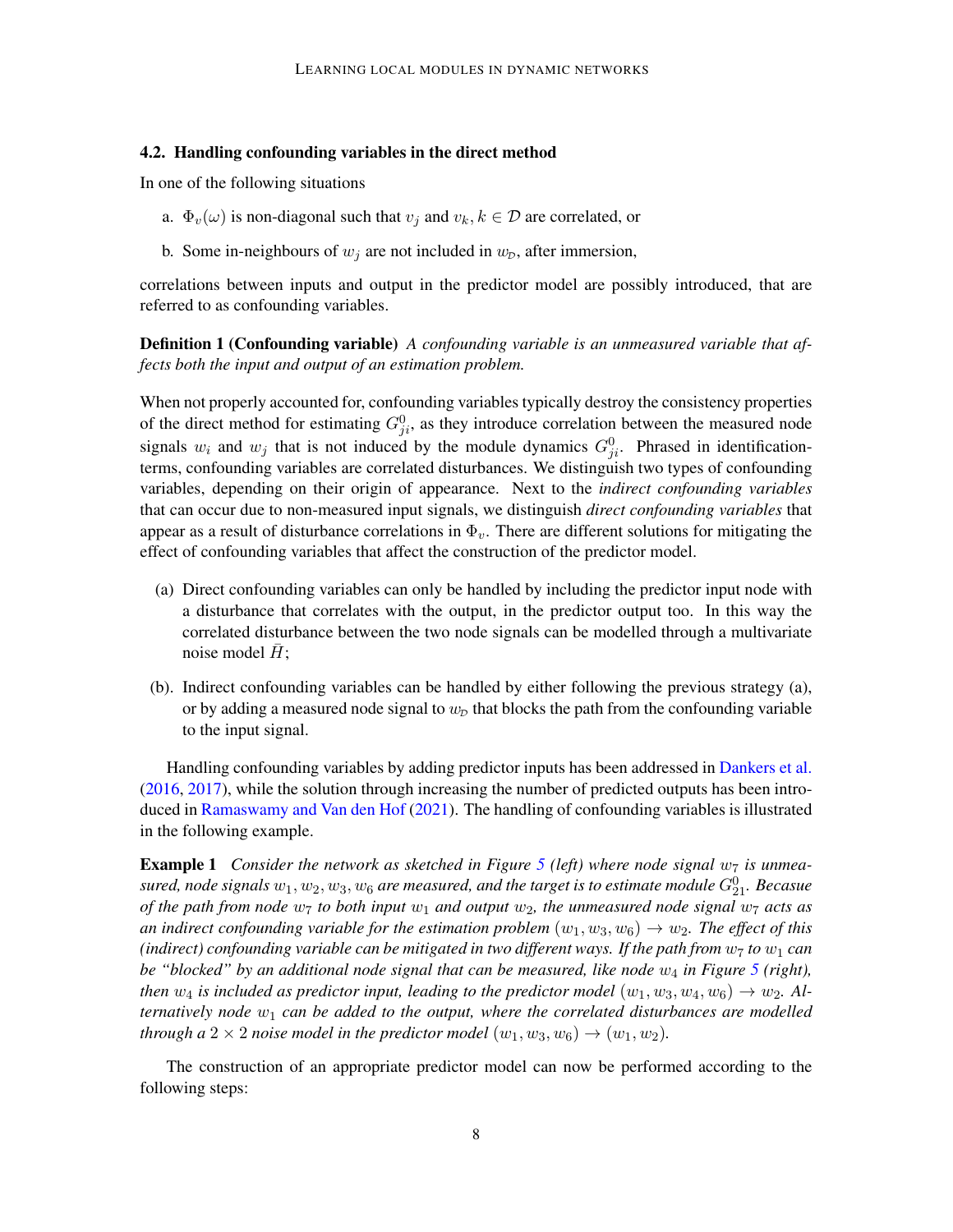

<span id="page-8-0"></span>Figure 5: Handling of an indirect confounding variable. Left Figure:  $w_7$  is an indirect confounding variable for the estimation problem  $(w_1, w_3, w_6) \rightarrow w_2$ ; Right Figure: an additional node signal  $w_4$  is included in  $w_p$  that blocks the path from  $w_7$  to  $w_1$ .

- 1. Select  $w_p = w_i$  and  $w_y = w_j$ ;
- 2. Add predictor inputs in  $w<sub>D</sub>$  to satisfy the parallel path and loop condition;
- 3. Mitigate the effect of indirect and direct confounding variables, by adding predictor inputs and/or adding predicted outputs;

This leads to a description of the relation between the node variables that are incorporated in the predictor model, as:

$$
w_{\mathcal{Y}}(t) = \bar{G}w_{\mathcal{D}}(t) + \bar{R}r_{\mathcal{P}}(t) + \bar{H}\xi_{\mathcal{Y}}(t)
$$
\n
$$
(10)
$$

where only those r signals are included in  $r_P$  that warrant matrix  $\bar{R}$  to be a known selection matrix, and so non-dynamic. The effect of all remaining r-signals is incorporated in the noise term  $\bar{H}\xi_y$ . The prediction error that forms the basis for the estimation algorithm then becomes

$$
\varepsilon(t,\theta) = \bar{H}(q,\theta)^{-1} \left[ w_{\mathcal{Y}}(t) - \bar{G}(q,\theta)w_{\mathcal{D}}(t) - \bar{R}r_{\mathcal{P}}(t) \right]. \tag{11}
$$

It has to be noted that there can be a set of node signals, denoted by  $w_{\mathcal{Q}}$  that appear both in  $w_{\mathcal{D}}$ and in  $w_y$ , as also illustrated in Example [1.](#page-7-0)

Path-based conditions for the construction of an appropriate predictor model have been formulated in [Ramaswamy and Van den Hof](#page-11-2) [\(2021\)](#page-11-2). The results provide multiple options for the user to choose from, in terms of how many and which node signals to include in the estimation setup, dependent on the availability of measured node signals.

Data-informativity conditions are typically formulated in the form of a positive definite signal spectrum of a specified signal vector, and thus requiring sufficient (external) excitation, either through excitation or through disturbance signals. Also for this property path-based conditions are formulated that guarantee data-informativity generically, and that are based on a sufficient number of paths that connect particular externals signals  $r, e$  to the predictor inputs, see [Van den Hof and](#page-11-9) [Ramaswamy](#page-11-9) [\(2020\)](#page-11-9). One of the specific results on data-informativity is that  $dim(r) \geq dim(w<sub>Q</sub>)$ , i.e. there should be at least as many external excitation signals as there are node signals in  $w_{\mathcal{Q}}$ .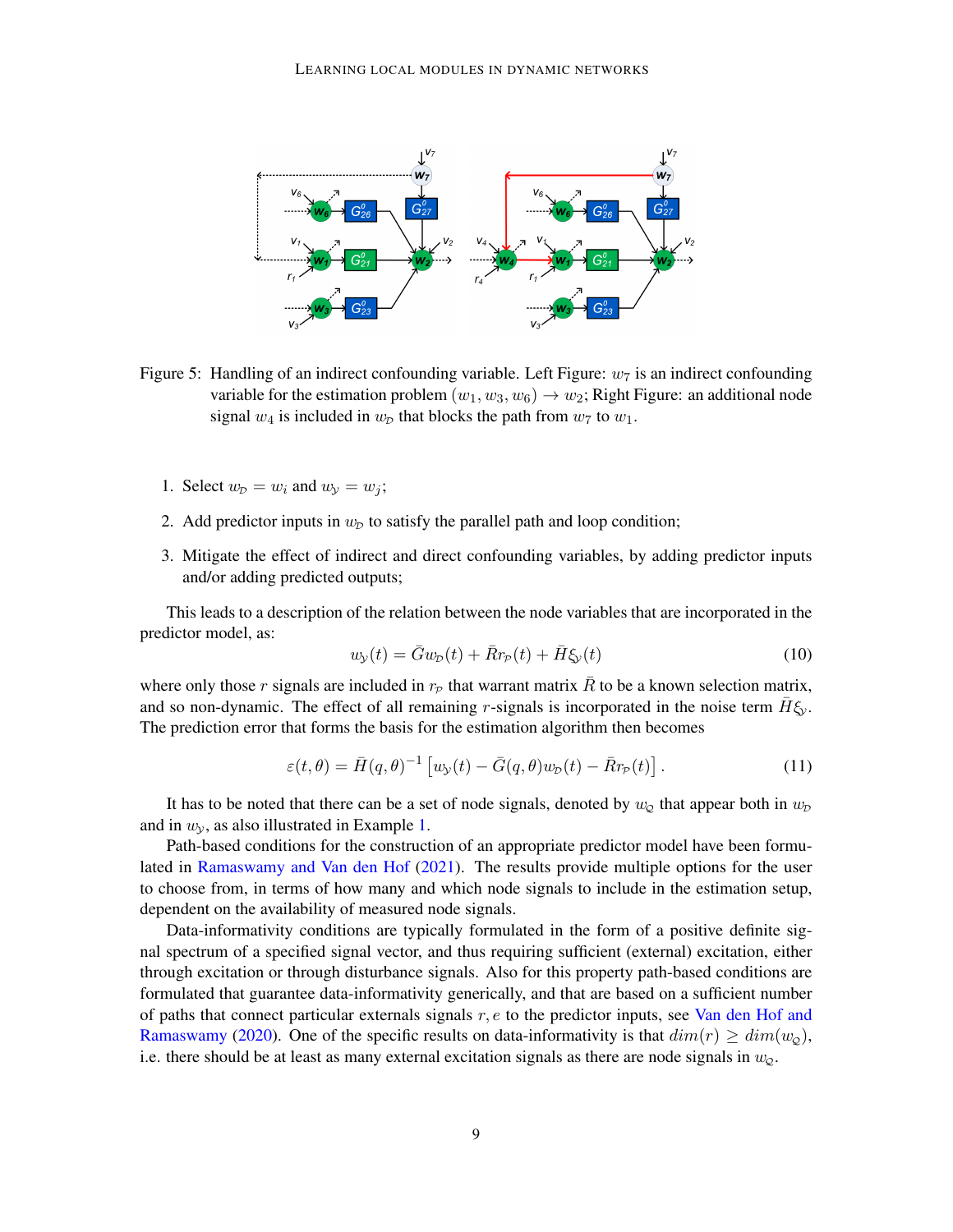### <span id="page-9-0"></span>5. Algorithmic aspects - kernel based methods

The (non-convex) optimization problems [\(5\)](#page-2-3) that need to be solved for the different identification approaches will typically grow in dimension of the number of unknown parameters, to a large extent because the number of modules that needs to be estimated in the resulting MISO or MIMO predictor models will grow. Rather than solving for the large scale non-convex optimization problems, algorithms inspired by machine learning that more effectively handle the complexity of the estimation problem are favoured.

By incorporating kernel-based method, the impulse response(s) of the modules are modeled as zero-mean Gaussian processes whose covariance(s) are described by a kernel that ensures smoothness and stability of the model. A probabilistic description of the model is obtained and the coefficients of the impulse response(s) are obtained by estimating the hyperparameters of the kernel by maximizing the marginal likelihood of the data. In this way, the impulse response of each module is obtained through estimating only a few hyperparameters (eg. 2 hyperparamters per module for stable spline kernel).

In [Chiuso and Pillonetto](#page-10-8) [\(2012\)](#page-10-8), this has been applied in a time domain non-parametric approach for estimating models in a MISO setup with white output noise. Following a semi-parametric approach to a dynamic network with only sensor noise (no process noise), the increase in variance due to high order modeling in a two-stage method is reduced in [Everitt et al.](#page-10-9) [\(2018\)](#page-10-9) by applying a kernel-based method.

Similarly, the direct method demands a model order selection step for all modules in the MISO setup, which increases the complexity and induces estimation of large number of nuisance parameters. In [Ramaswamy et al.](#page-11-10) [\(2018\)](#page-11-10), a kernel-based method has been presented to tackle these problems by modeling the target module as a parametric model and the remaining modules in the MISO setup as Gaussian processes, thus avoiding the model order selection step and decreasing the number of parameters. This offers a substantially reduced variance of the target module estimate. In [Rajagopal et al.](#page-11-11) [\(2020\)](#page-11-11) this approach has been extended to the situation of MIMO predictor models.

### 6. Identifiability

When considering network identifiability [\(Weerts et al.](#page-11-12) [\(2018a\)](#page-11-12)), conditions can be formulated for identifiability of a single module in a network model set. This typically leads to rank conditions on particular transfer functions from external signals to particular node signals. In a generic sense, this can be translated to path-based conditions on the graph of the network model set [\(Hendrickx](#page-11-7) [et al.](#page-11-7) [\(2019\)](#page-11-7) and followed up by [Weerts et al.](#page-12-3) [\(2018b\)](#page-12-3)). A synthesis procedure to assign and locate the minimum number of external excitation signals for guaranteeing local module generic identifiability, is provided in [Shi et al.](#page-11-8) [\(2020\)](#page-11-8). These results are typically independent of the particular identification method considered.

### 7. Conclusions

We have surveyed a class of data-driven modeling methods for learning the dynamics of a single module that is embedded in a dynamic network of which the topology is a priori given.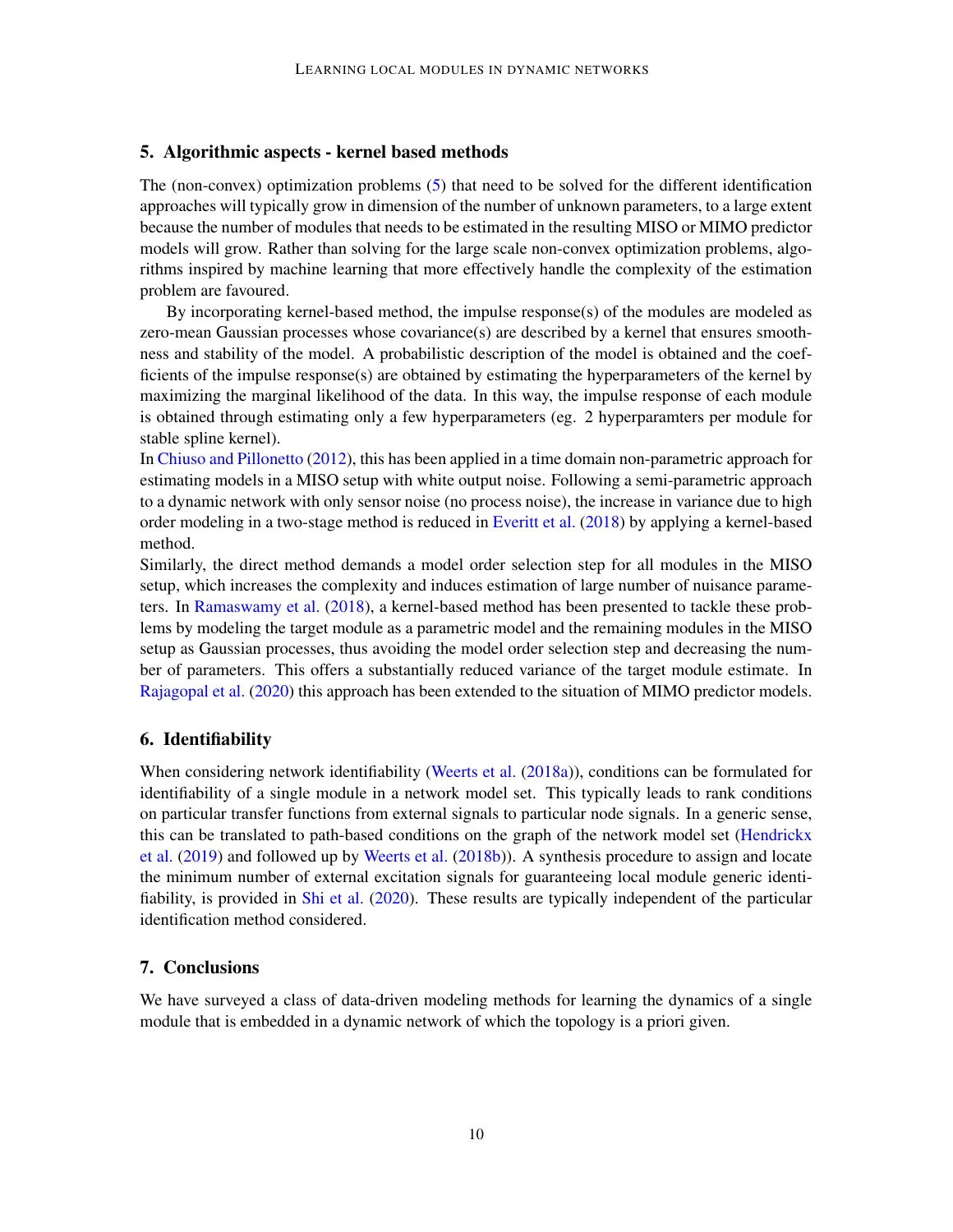### Acknowledgments

This project has received funding from the European Research Council (ERC), Advanced Research Grant SYSDYNET, under the European Union's Horizon 2020 research and innovation programme (grant agreement No 694504).

Extended version of an extended abstract presented as survey at the 2020 IFAC World Congress, submitted for presentation at the 3rd Annual Learning for Dynamics and Control Conference, June 7-8, 2021, ETH Zürich, Switzerland.

# **References**

- <span id="page-10-3"></span>A. S. Bazanella, M. Gevers, J. M. Hendrickx, and A. Parraga. Identifiability of dynamical networks: which nodes need to be measured? In *Proc. 56th IEEE Conference on Decision and Control (CDC)*, pages 5870–5875, 2017.
- <span id="page-10-1"></span>A. S. Bazanella, M. Gevers, and J. M. Hendrickx. Network identification with partial excitation and measurement. In *Proc. 58th IEEE Conference on Decision and Control (CDC)*, pages 5500–5506, 2019.
- <span id="page-10-0"></span>G. Bottegal, A. Chiuso, and P. M. J. Van den Hof. On dynamic network modeling of stationary multivariate processes. *IFAC-PapersOnLine*, 51-15:850–861, 2018. Proc. 18th IFAC Symp. System Identification.
- <span id="page-10-8"></span>A. Chiuso and G. Pillonetto. A Bayesian approach to sparse dynamic network identification. *Automatica*, 48(8):1553—-1565, 2012.
- <span id="page-10-4"></span>A. G. Dankers, P. M. J. Van den Hof, X. Bombois, and P. S. C. Heuberger. Errors-in-variables identification in dynamic networks – consistency results for an instrumental variable approach. *Automatica*, 62:39–50, 2015.
- <span id="page-10-2"></span>A. G. Dankers, P. M. J. Van den Hof, P. S. C. Heuberger, and X. Bombois. Identification of dynamic models in complex networks with prediction error methods: Predictor input selection. *IEEE Trans. on Automatic Control*, 61(4):937–952, 2016.
- <span id="page-10-7"></span>A. G. Dankers, P. M. J. Van den Hof, D. Materassi, and H. H. M. Weerts. Relaxed predictor input selection rules for handling confounding variables in dynamic networks. *IFAC-PapersOnLine*, 50-1:3983–3988, 2017. Proc. 20th IFAC World Congress.
- <span id="page-10-9"></span>N. Everitt, G. Bottegal, and H. Hjalmarsson. An empirical Bayes approach to identification of modules in dynamic networks. *Automatica*, 91:144–151, May 2018.
- <span id="page-10-5"></span>M. Galrinho, N. Everitt, and H. Hjalmarsson. Incorporating noise modeling in dynamic networks using non-parametric models. *IFAC-PapersOnLine*, 50(1):10568–10573, 2017. Proc. 20th IFAC World Congress.
- <span id="page-10-6"></span>M. Gevers and A. S. Bazanella. Identification in dynamic networks: identifiability and experiment design. In *Proc. 2015 IEEE 54th Conf. Decision and Control, Osaka, Japan*, pages 4006–4011, 2015.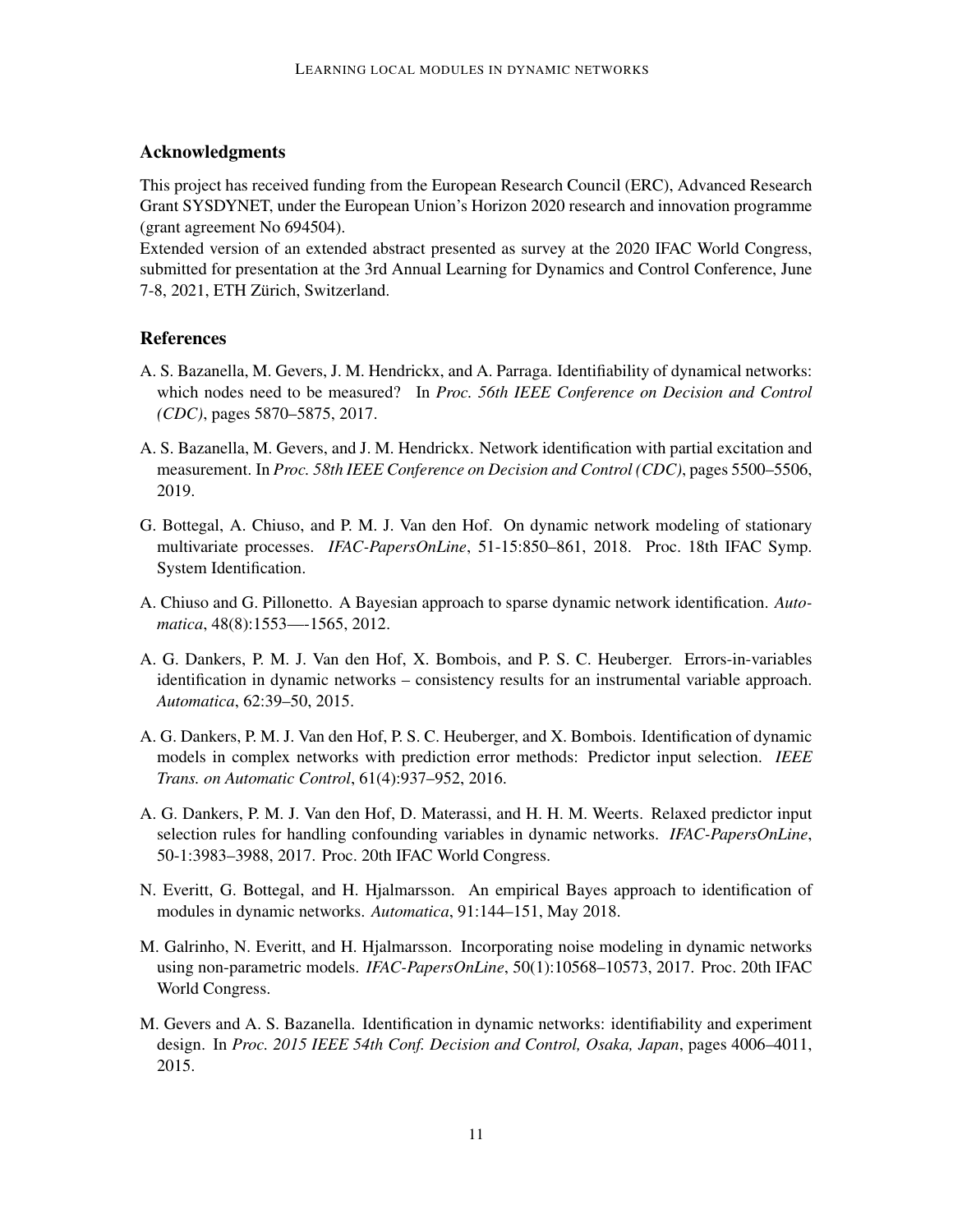- <span id="page-11-6"></span>M. Gevers, A.S. Bazanella, and G. Vian da Silva. A practical method for the consistent identification of a module in a dynamical network. *IFAC-PapersOnLine*, 51-15:862–867, 2018. Proc. 18th IFAC Symp. System Identif. (SYSID2018).
- <span id="page-11-0"></span>J. Gonçalves and S. Warnick. Necessary and sufficient conditions for dynamical structure reconstruction of LTI networks. *IEEE Trans. Automatic Control*, 53(7):1670–1674, August 2008.
- <span id="page-11-7"></span>J.M. Hendrickx, M. Gevers, and A.S. Bazanella. Identifiability of dynamical networks with partial node measurements. *IEEE Trans. Autom. Control*, 64(6):2240–2253, 2019.
- <span id="page-11-4"></span>D. Materassi and M. Salapaka. Identification of network components in presence of unobserved nodes. In *Proc. 2015 IEEE 54th Conf. Decision and Control, Osaka, Japan*, pages 1563–1568, 2015.
- <span id="page-11-5"></span>D. Materassi and M. V. Salapaka. Signal selection for estimation and identification in networks of dynamic systems: a graphical model approach. *IEEE Trans. Automatic Control*, 65(10):4138– 4153, october 2020.
- <span id="page-11-11"></span>V. C. Rajagopal, K. R. Ramaswamy, and P. M. J. Van den Hof. A regularized kernel-based method for learning a module in a dynamic network with correlated noise. In *59th IEEE Conf. Decision and Control*, Jeju Island, Republic of Korea, 2020.
- <span id="page-11-2"></span>K. R. Ramaswamy and P. M. J. Van den Hof. A local direct method for module identification in dynamic networks with correlated noise. *IEEE Trans. Automatic Control*, 66(11), November 2021. ArXiv: 1908.00976.
- <span id="page-11-10"></span>K. R. Ramaswamy, G. Bottegal, and P. M. J. Van den Hof. Local module identification in dynamic networks using regularized kernel-based methods. In *Proc. 57th IEEE Conf. on Decision and Control (CDC)*, pages 4713–4718, Miami Beach, FL, 2018.
- <span id="page-11-3"></span>K. R. Ramaswamy, P. M. J. Van den Hof, and A. G. Dankers. Generalized sensing and actuation schemes for local module identification in dynamic networks. In *Proc. 58th IEEE Conf. on Decision and Control (CDC)*, pages 5519–5524, Nice, France, 2019.
- <span id="page-11-8"></span>S. Shi, X. Cheng, and P. M. J. Van den Hof. Excitation allocation for generic identifiability of a single module in dynamic networks: A graphic approach. In *Proc. 21st IFAC World Congress*, Berlin, Germany, 2020.
- <span id="page-11-9"></span>P. M. J. Van den Hof and K. R. Ramaswamy. Path-based data-informativity conditions for single module identification in dynamic networks. In *59th IEEE Conf. Decision and Control*, Jeju Island, Republic of Korea, 2020.
- <span id="page-11-1"></span>P. M. J. Van den Hof, A. G. Dankers, P. S. C. Heuberger, and X. Bombois. Identification of dynamic models in complex networks with prediction error methods - basic methods for consistent module estimates. *Automatica*, 49(10):2994–3006, 2013.
- <span id="page-11-12"></span>H. H. M. Weerts, P. M. J. Van den Hof, and A. G. Dankers. Identifiability of linear dynamic networks. *Automatica*, 89:247–258, March 2018a.